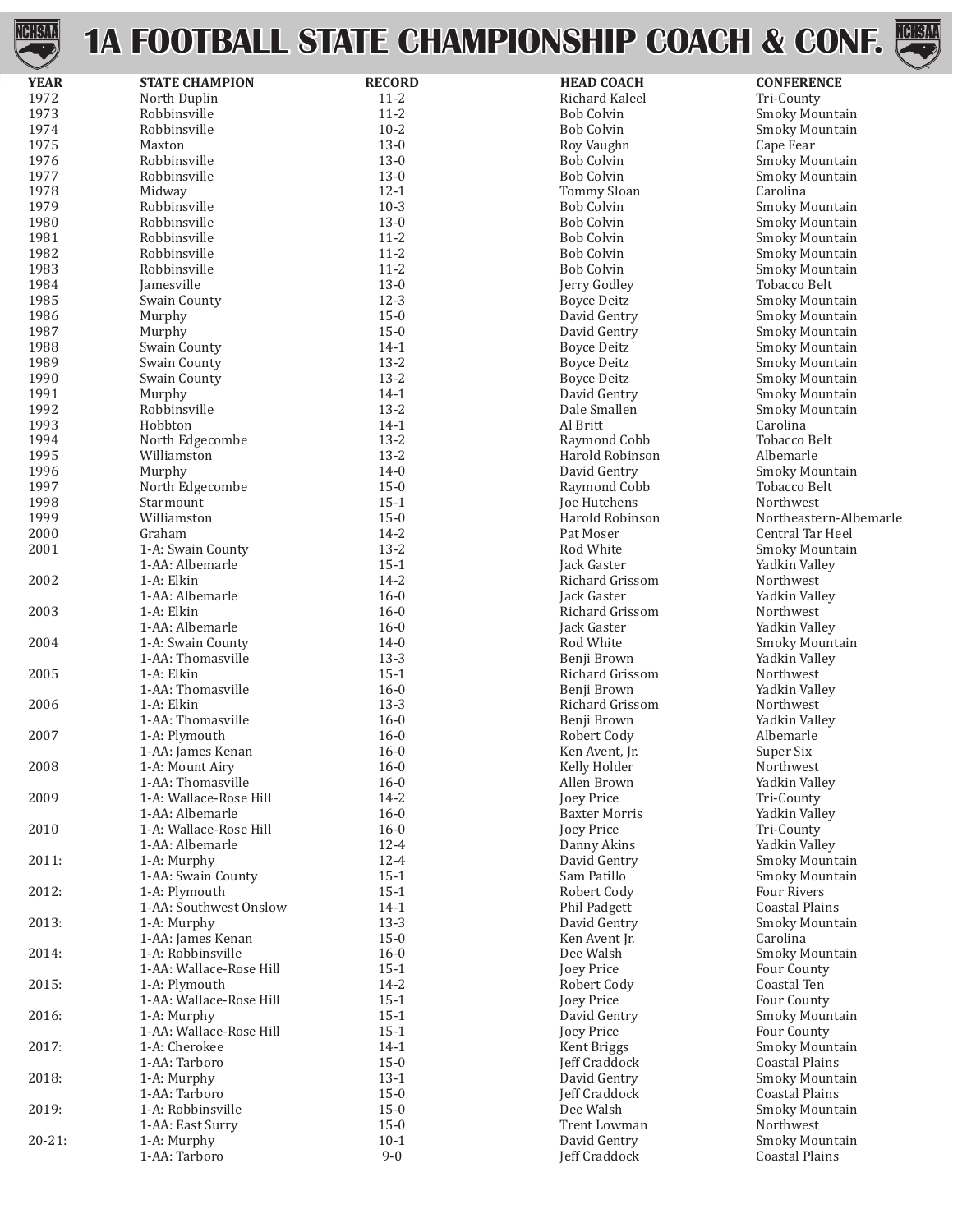

## **2A FOOTBALL STATE CHAMPIONSHIP COACH & CONF.**



| $\smile$    |                                  |               |                      |                         |
|-------------|----------------------------------|---------------|----------------------|-------------------------|
| <b>YEAR</b> | <b>STATE CHAMPION</b>            | <b>RECORD</b> | <b>HEAD COACH</b>    | <b>CONFERENCE</b>       |
| 1972        | Sylva-Webster                    | $13 - 0 - 1$  | <b>Babe Howell</b>   | Smoky Mountain          |
| 1973        | Sylva-Webster                    | $14-0$        | <b>Babe Howell</b>   | Smoky Mountain          |
| 1974        | Murphy                           | $14-0$        | <b>Terry Postell</b> | Smoky Mountain          |
| 1975        | Roanoke                          | $13-1$        | Lin Respess          | Eastern Plains          |
| 1976        | Franklin                         | $12 - 2$      | <b>Bill Dyar</b>     | Smoky Mountain          |
| 1977        | Charlotte Catholic               | $14 - 0$      | Jim Oddo             | Rocky River             |
| 1978        | Maiden                           | $12 - 1 - 1$  | Tom Brown            | Southern District Seven |
| 1979        | Swain County                     | $14 - 0$      | <b>Boyce Deitz</b>   | Smoky Mountain          |
| 1980        | Sylva-Webster                    | $11-3$        | <b>Babe Howell</b>   | Smoky Mountain          |
| 1981        | Randleman                        | $13-1$        | Charlie Gregory      | Central Carolina        |
| 1982        | Randleman                        | $13-1$        | Charlie Gregory      | Central Carolina        |
|             |                                  |               |                      |                         |
| 1983        | Randleman<br><b>Forest Hills</b> | $13-0$        | Charlie Gregory      | Central Carolina        |
| 1984        |                                  | $13-1$        | Algie Faircloth      | Rocky River             |
| 1985        | Lexington                        | $14-1$        | Gary Whitman         | Central Carolina        |
| 1986        | Lexington                        | $14-1$        | Gary Whitman         | Central Carolina        |
| 1987        | Whiteville                       | $15 - 0$      | <b>Bill Hewitt</b>   | Waccamaw                |
| 1988        | Thomasville                      | $13 - 2$      | Allen Brown          | Central Carolina        |
| 1989        | Clayton                          | $15 - 0$      | Gary Fowler          | Capital Area            |
| 1990        | Clinton                          | $15 - 0$      | <b>Bob Lewis</b>     | East Central            |
| 1991        | Thomasville                      | $14-1$        | Allen Brown          | Central Carolina        |
| 1992        | West Brunswick                   | $11-3$        | <b>Iim Brett</b>     | Waccamaw 2A/3A          |
| 1993        | Lincolnton                       | $13 - 2$      | Richard Smith        | Western Piedmont        |
| 1994        | Wallace-Rose Hill                | $14-1$        | <b>Stuart Ennis</b>  | East Central            |
| 1995        | Thomasville                      | $16 - 0$      | Allen Brown          | Central Carolina        |
| 1996        | Clinton                          | $12 - 2$      | <b>Bob Lewis</b>     | East Central            |
| 1997        | Clinton                          | $14-1$        | <b>Bob Lewis</b>     | East Central            |
| 1998        | Shelby                           | $13 - 2$      | Chris Norman         | Southern Piedmont 1A/2  |
| 1999        | High Point Central               | $15 - 0$      | Gary Whitman         | Central Carolina        |
| 2000        | Southwest Onslow                 | $15 - 1$      |                      | East Central            |
|             |                                  |               | Phil Padgett         |                         |
| 2001        | Clinton                          | $15 - 0$      | <b>Bob Lewis</b>     | Tri-Six                 |
| 2002        | 2-A: Cummings                    | $9 - 7$       | Steve Johnson        | North State             |
|             | 2-AA: Reidsville                 | $15 - 1$      | Jimmy Teague         | North State             |
| 2003        | 2-A: Southwest Onslow            | $16 - 0$      | Phil Padgett         | East Central            |
|             | 2-AA: Reidsville                 | $15 - 1$      | Jimmy Teague         | North State             |
| 2004        | 2-A: Southwest Onslow            | $15 - 1$      | Phil Padgett         | East Central            |
|             | 2-AA: Charlotte Catholic         | $16 - 0$      | Jim Oddo             | Rocky River             |
| 2005        | 2-A: Clinton                     | $12-3$        | Steve Mallard        | East Central            |
|             | 2-AA: Shelby                     | $13-3$        | Chris Norman         | Southwestern 2A/3A      |
| 2006        | 2-A: Cummings                    | $15 - 1$      | Steve Johnson        | Mid-State 1A/2A         |
|             | 2-AA: Shelby                     | $16 - 0$      | Chris Norman         | Southwestern 2A/3A      |
| 2007        | 2-A: Lincolnton                  | $12 - 4$      | Scott Cloninger      | Southern Piedmont 1A/2  |
|             | 2-AA: Reidsville                 | $16 - 0$      | Jimmy Teague         | North State             |
| 2008        | 2-A: Newton-Conover              | $15-1$        | Nick Bazzle          | Catawba Valley 2A/3A    |
|             | 2-AA: Reidsville                 | 16-0          | Jimmy Teague         | North State             |
| 2009        | 2-A: Tarboro                     | $15-1$        | Jeff Craddock        | Eastern Plains          |
|             | 2-AA: Reidsville                 | $16 - 0$      | Doug Robertson       | Mid-State               |
| 2010        | 2-A: Tarboro                     | $16 - 0$      | <b>Jeff Craddock</b> | Eastern Plains          |
|             | 2-AA: Salisbury                  | $13-3$        | Joe Pinyan           | Central Carolina        |
| 2011        | 2-A: Tarboro                     | $13 - 2$      |                      | Eastern Plains          |
|             |                                  |               | Jeff Craddock        |                         |
|             | 2-AA: West Stokes                | $16 - 0$      | Jimmy Upchurch       | Northwest 1A/2A         |
| 2012:       | 2-A: East Lincoln                | $15 - 0$      | Mike Byus            | Southern Piedmont       |
|             | 2-AA: South Iredell              | $14 - 2$      | Scott Miller         | Catawba Valley          |
| 2013:       | 2-A: Shelby                      | $12 - 4$      | Lance Ware           | South Mountain Athletic |
|             | 2-AA: T.W. Andrews               | $14-1$        | Rodney McKoy         | PAC-6                   |
| 2014:       | 2-A: Shelby                      | $14 - 2$      | Lance Ware           | South Mountain Athletic |
|             | 2-AA: East Lincoln               | $16 - 0$      | Mike Byus            | Southern District 7     |
| 2015:       | 2-A: Shelby                      | $15-1$        | Lance Ware           | South Mountain Athletic |
|             | 2-AA: Monroe                     | $16 - 0$      | Johnny Sowell        | Rocky River             |
| 2016:       | 2-A: Reidsville                  | $16 - 0$      | Jimmy Teague         | Mid-State               |
|             | 2-AA: Shelby                     | $16 - 0$      | Lance Ware           | South Mountain Athletic |
| 2017:       | 2-A: Wallace-Rose Hill           | $14-1$        | Kevin Motsinger      | East Central            |
|             | 2-AA: Hibriten                   | $16 - 0$      | Clay Lewis           | Northwestern Foothills  |
| 2018:       | 2-A: Reidsville                  | $16 - 0$      | Jimmy Teague         | Mid-State 2A            |
|             | 2-AA: Shelby                     | $13-3$        | Lance Ware           | Southwestern 2A         |
| 2019:       | 2-A: Reidsville                  | $15-1$        | Jimmy Teague         | Mid-State 2A            |
|             | 2-AA: Shelby                     | $14-1$        | Mike Wilbanks        | Southwestern 2A         |
| $20 - 21$ : | 2-A Reidsville                   | $10 - 0$      |                      | Mid-State 2A            |
|             |                                  |               | Jimmy Teague         |                         |
|             | 2-AA: Salisbury                  | $9 - 2$       | <b>Brian Hinson</b>  | Central Carolina        |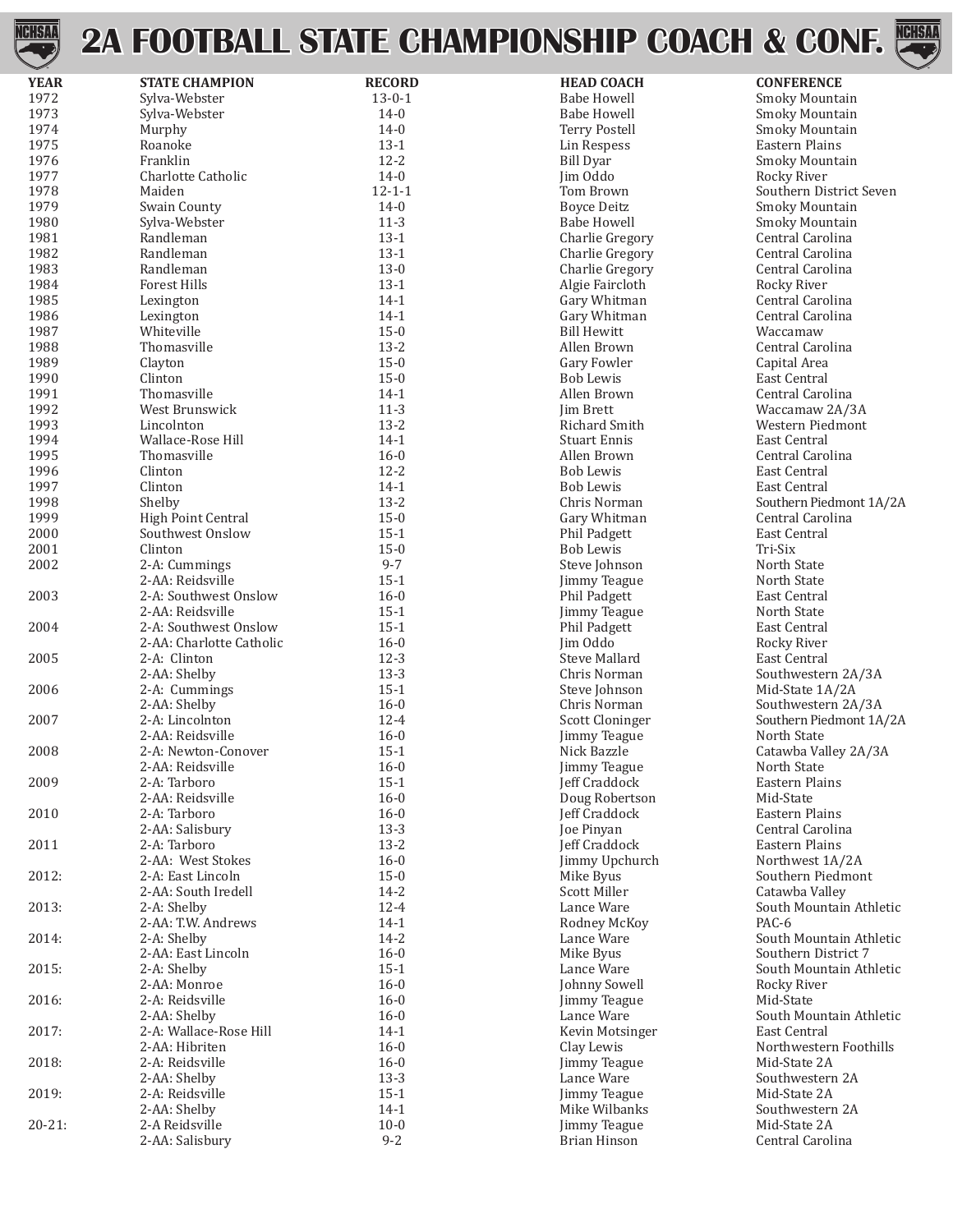# **ONSHIP COACH & CONF.**



| <b>HSM</b>  |                                   |               | <b>3A FOOTBALL STATE CHAMPIONSHIP COACH &amp; CONI</b> |                   |
|-------------|-----------------------------------|---------------|--------------------------------------------------------|-------------------|
| <b>YEAR</b> | <b>STATE CHAMPION</b>             | <b>RECORD</b> | <b>HEAD COACH</b>                                      | <b>CONFERENCE</b> |
| 1972        | Sanford (co-champs)               | $11 - 2 - 1$  | Paul Gay                                               | Southeastern      |
|             | Waynesvile Tuscola (co-champs)    | $11 - 1 - 2$  | Joe Caldwell                                           | Parkway           |
| 1973        | Jamestown Ragsdale (co-champs)    | $13 - 0 - 1$  | Richard Kemp                                           | Mid-State West    |
|             | East Bladen (co-champs)           | $9 - 3 - 2$   | <b>Bob Lewis</b>                                       | Three Rivers      |
| 1974        | Jamestown Ragsdale                | $14-0$        | Richard Kemp                                           | Mid-State West    |
| 1975        | Canton Pisgah                     | $13-1$        | Danny Shook                                            | Parkway           |
| 1976        | Canton Pisgah                     | $14-0$        | Danny Shook                                            | Parkway           |
| 1977        | Western Guilford                  | $12 - 2$      | Doug Henderson                                         | Mid-State West    |
| 1978        | Watauga                           | $13 - 0 - 1$  | <b>Bill Mauldin</b>                                    | Northwestern      |
| 1979        | <b>Belmont South Point</b>        | $14-0$        | Jim Biggerstaff                                        | Southwestern      |
| 1980        | <b>Burlington Walter Williams</b> | $14-0$        | Pete Stout                                             | Mid-State         |
| 1981        | <b>Burlington Walter Williams</b> | $14-0$        | Pete Stout                                             | Mid-State         |
| 1982        | <b>Brevard</b>                    | $14-0$        | Frank Robinson                                         | Big Mac           |
| 1983        | Eastern Randolph                  | $13-1$        | Donnie Baxter                                          | Mid-State         |
| 1984        | Tarboro                           | $13-1$        | <b>Iim Brett</b>                                       | Northeastern      |
| 1985        | <b>Burlington Walter Williams</b> | $13 - 2$      | Sam Story                                              | Mid-State         |
| 1986        | Shelby                            | $13 - 1 - 1$  | Jim Taylor                                             | Southwestern      |
| 1987        | Shelby                            | $14-1$        | Jim Taylor                                             | Southwestern      |
| 1988        | <b>Burlington Hugh Cummings</b>   | $15-0$        | Dave Gutshall                                          | Mid-State         |
| 1989        | Kannapolis A.L.Brown              | $14-1$        | Bruce Hardin                                           | South Piedmont    |
| 1990        | <b>Burlington Hugh Cummings</b>   | $15-0$        | Dave Gutshall                                          | Mid-State         |
| 1991        | High Point T.W. Andrews           | $13 - 2$      | Herb Goins                                             | Piedmont Athletic |
| 1992        | <b>Burlington Hugh Cummings</b>   | $13 - 2$      | Dave Gutshall                                          | Mid-State         |
| 1993        | West Brunswick                    | $13-3$        | <b>Iim Brett</b>                                       | Waccamaw 2A/3A    |
| 1994        | <b>Burns</b>                      | $13 - 2$      | Ron Greene                                             | Southwestern      |
| 1995        | Bertie                            | $13 - 2$      | Roy Bond                                               | <b>Big Eight</b>  |
| 1996        | Hickory                           | $16-0$        | David Elder                                            | Western Piedmont  |
| 1997        | Kannapolis A.L. Brown             | $15 - 1$      | Bruce Hardin                                           | South Piedmont    |
| 1998        | Winston-Salem Carver              | $16 - 0$      | Keith Wilkes                                           | Piedmont Triad    |
| 1999        | <b>Burlington Walter Williams</b> | $15-1$        | Sam Story                                              | Triad             |
| 2000        | Bertie                            | $15-1$        | Roy Bond                                               | Big Eight         |
| 2001        | Parkland                          | $15-1$        | DeAngelo Bell                                          | Piedmont Triad    |
| 2002        | 3-A: Winston-Salem Carver         | $14 - 0 - 1$  | Keith Wilkes                                           | Piedmont Triad    |
|             | 3-AA: Gastonia Ashbrook           | $11 - 4$      | Joe Shepherd                                           | <b>Big South</b>  |
| 2003        | 3-A: Belmont South Point          | $15-1$        | John Devine                                            | <b>Big South</b>  |
|             | 3-AA: Crest                       | $12-3$        | Roy Kirby                                              | Northwest         |
| 2004        | 3-A: Concord                      | $15-1$        | E.Z, Smith                                             | South Piedmont    |
|             | 3-AA: Crest                       | $14-1$        | Roy Kirby                                              | <b>Northwest</b>  |
| 2005        | 3-A: Asheville                    | $15 - 0$      | Danny Willkins                                         | Mountain Athletic |
|             | 3-AA: Charlotte Catholic          | $16 - 0$      | Jim Oddo                                               | Queen City 3A/4A  |
| 2006        | 3-A: Concord                      | $13-3$        | E.Z. Smith                                             | South Piedmont    |
|             | 3-AA: Eastern Randolph            | $15-1$        | <b>Burton Cates</b>                                    | Mid-Piedmont      |
| 2007        | 3-A: Western Alamance             | $16 - 0$      | Hal Capps                                              | Triad             |
|             | 3-AA: Greensboro James Dudley     | $13-3$        | <b>Steven Davis</b>                                    | Triad             |
| 2008        | 3-A: West Rowan                   | $15-1$        | Scott Young                                            | North PIedmont    |
|             | 3-AA: Greensboro James Dudley     | $16 - 0$      | <b>Steven Davis</b>                                    | Triad             |
| 2009:       | 3-A: West Rowan                   | $16 - 0$      | Scott Young                                            | North Piedmont    |
|             | 3-AA: South Point                 | $14 - 2$      | John Devine                                            | <b>Big South</b>  |
| 2010:       |                                   | $16 - 0$      | Scott Young                                            | North Piedmont    |
|             | 3-A: West Rowan                   |               |                                                        |                   |

3-AA: Northern Guilford 14-2 16-0 Johnny Roscoe Mid-State<br>3-A: Havelock 16-0 Jim Bob Bryant Coastal 2011: 3-A: Havelock 16-0 Jim Bob Bryant Coastal 3-AA: Northern Guilford 14-1 1 Johnny Roscoe Mid-State<br>3-A: Havelock 15-1 Johnny Roscoe Mid-State<br>2-A: Havelock 15-1 Jim Bob Bryant Coastal 2012: 3-A: Havelock 15-1 Jim Bob Bryant Coastal 3-AA: Northern Guilford 15-0 15-0 Johnny Roscoe Mid-State<br>3-A: Havelock 16-0 16-0 Johnny Roscoe Mid-State 2013: 3-A: Havelock 16-0 Jim Bob Bryant Coastal 3-AA: Southern Durham 14-2 Adrian Jones Big Eight 3-AA: Northern Guilford 15-1 15-1 Johnny Roscoe Mid-State Mid-State Mid-State State State State State State State State State State State State State State State State State State State State State State State State State 2015: 3-A: Rocky Mount 14-2 Jason Battle Big East 2016: 3-A: South Point 12-4 Mickey Lineberger Big South 3-AA: Weddington 13-3 Tim Carson Southern Carolina 2017: 3-A: Charlotte Catholic 16-0 Mike Brodowicz Southern Carolina 3-AA: New Hanover 15-1 15-1 Earl Smith Earl Smith Mideastern 3A/4A 2018: 3-A: Charlotte Catholic 15-1 Mike Brodowicz Southern Carolina<br>3-AA: Weddington 15-1 Andy Capone Southern Carolina 3-AA: Weddington 15-1 Andy Capone Southern Carolina 2019: 3-A: Charlotte Catholic 12-3 Mike Brodowicz Southern Carolina 3-AA: Weddington 16-0 16-0 Andy Capone Southern Carolina 20-21: 3-A: Charlotte Catholic 9-1 Mike Brodowicz Southern Carolina 3-AA: Mount Tabor 10-0 Tiesuan Brown Piedmont Triad

2014: 3-A: Crest 3-A: Crest 16-0 16-0 Mark Barnes South Mountain Athletic 3-AA: Northern Guilford 15-1 Mark Barnes South Mountain Athletic 3-AA: Crest 16-0 Will Clark South Mountain Athletic